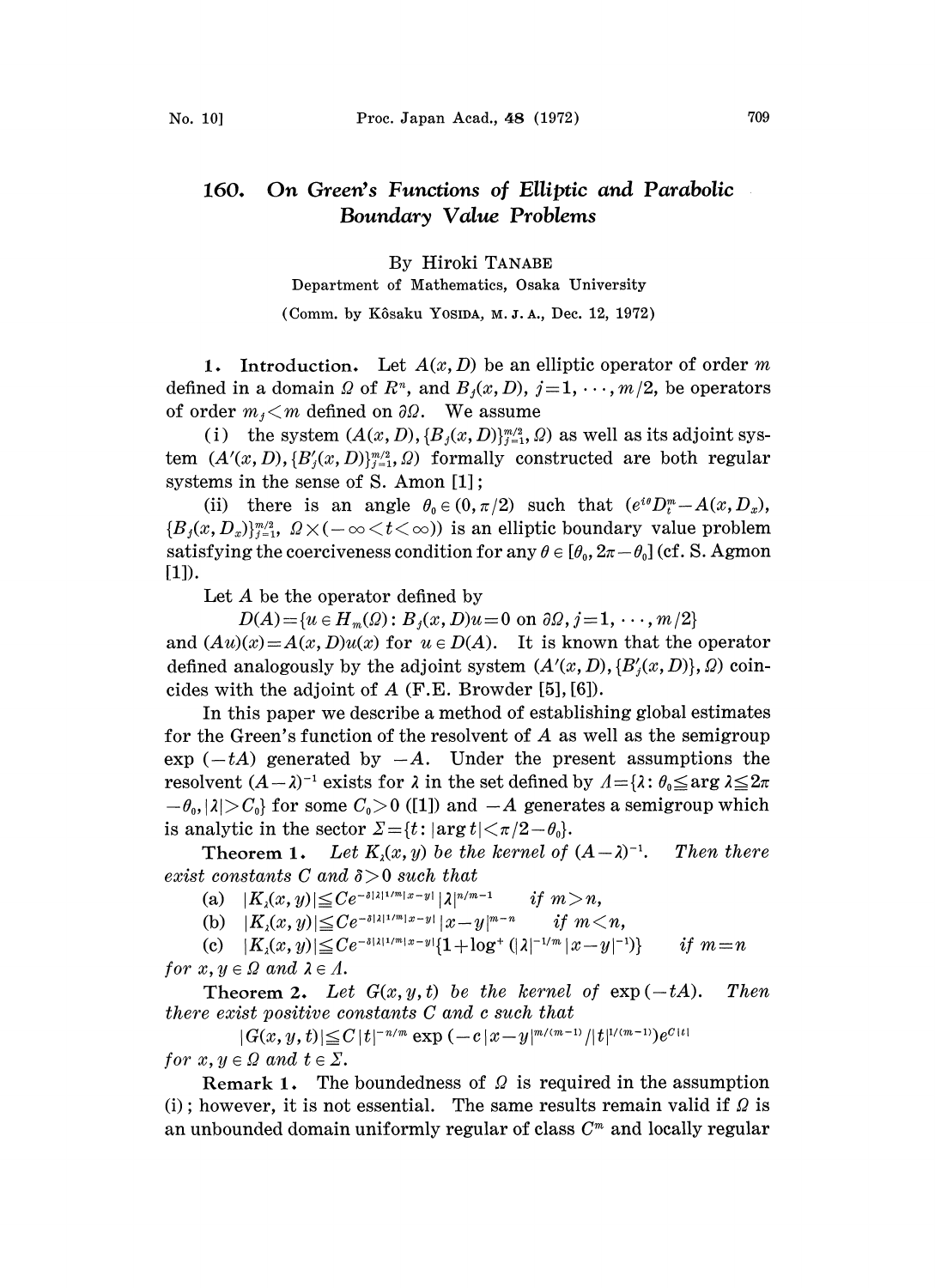of class  $C^{2m}$  in the sense of F.E. Browder [5], [6] and the system  $(A(x,D),$  ${B<sub>t</sub>(x, D)}$  as well as its adjoint satisfies the assumptions stated above uniformly in  $\overline{Q}$ .

**Remark 2.** If the coefficients of  $A(x, D)$  are Hölder continuous it would be possible to derive the Theorems with the aid of the result of R. Arima [3].

Remark 3. With the aid of Theorem 2 we may establish a result similar to that of K. Masuda [8] and H.B. Stewart [9] which asserts that  $-A$  generates an analytic semigroup in the space of bounded and continuous functions vanishing at  $\partial\Omega$  and at infinity if the boundary conditions are of Dirichlet type.

Remark 4. Using Theorem <sup>1</sup> it is possible to derive some global version of L. Hörmander's results  $([7])$  on the Riesz means of the spectral function of A if A is self-adjoint.

## 2. Outline of the proof of the theorems.

**Lemma 1.** For  $u \in H_m(\Omega)$  and  $\lambda \in \Lambda$  we have

 $|\lambda| ||u|| + ||u||_m$ 

$$
\leq C \left\{ \left\| (A(x,D)-\lambda)u\right\| + \sum_{j=1}^{m/2} |\lambda|^{(m-m_j)/m} \|g_j\| + \sum_{j=1}^{m/2} \|g_j\|_{m-m_j} \right\}
$$

where  $g_j$  is an arbitrary function in  $H_{m-m}(Q)$  satisfying  $B_j(x, D)u = g_j$ on  $\partial\Omega$ . The analogue holds for the adjoint system.

Proof. The Lemma is a slight modification of Theorem 2.1 of [1]. For  $\eta \in R^n$  let  $A_n$  be the operator defined by the system  $(A(x, D+i\eta))$ ,  $\{B_j(x,D+i\eta)\}\$ ,  $\Omega$ ). Applying Lemma 1 to a function  $u \in D(A_n)$  we get

**Lemma 2.** There exist positive constants  $C$  and  $\delta$  such that

$$
\begin{aligned} &\|(A_{\eta}-\lambda)^{-1}\|_{L^2\to L^2}\leqq C/|\lambda|,\\ &\|(A_{\eta}-\lambda)^{-1}\|_{L^2\to H_m}\leqq C,\\ &\|(A_{\eta}-\lambda)^{-1})^*\|_{L^2\to H_m}\leqq C \end{aligned}
$$

for  $\lambda \in \Lambda$  and  $|\eta| \leq \delta |\lambda|^{1/m}$ .

If  $K(x, y)$  is the kernel of  $(A_n - \lambda)^{-1}$ , then  $K(x, y) = e^{(x-y, \eta)} K_{\lambda}(x, y)$ . Hence  $(a)$  of Theorem 1 is a simple consequence of Lemma 2 and Theorem 3.1 of S. Agmon [2].

In what follows we assume  $C_0=0$  adding some positive constant to A if necessary (recall the definition of  $\Lambda$ ).

Lemma 3 (R. Beals [4]). If S and T are bounded operators from  $L^2(\Omega)$  to itself such that the ranges of S and  $T^*$  are contained in  $L^{\infty}(\Omega)$ . Then the operator  $ST$  has a bounded kernel  $k(x, y)$  satisfying

$$
|k(x,y)|\leq||S||_{L^2\to L^\infty}||T^*||_{L^2\to L^\infty}.
$$

Next we assume  $m > n/2$ . For  $t \in \Sigma$  we have  $e^{i\pi t}$  ( $2tA$ ) (exp ( $tA$ ))<sup>2</sup>

(1) (2=i)